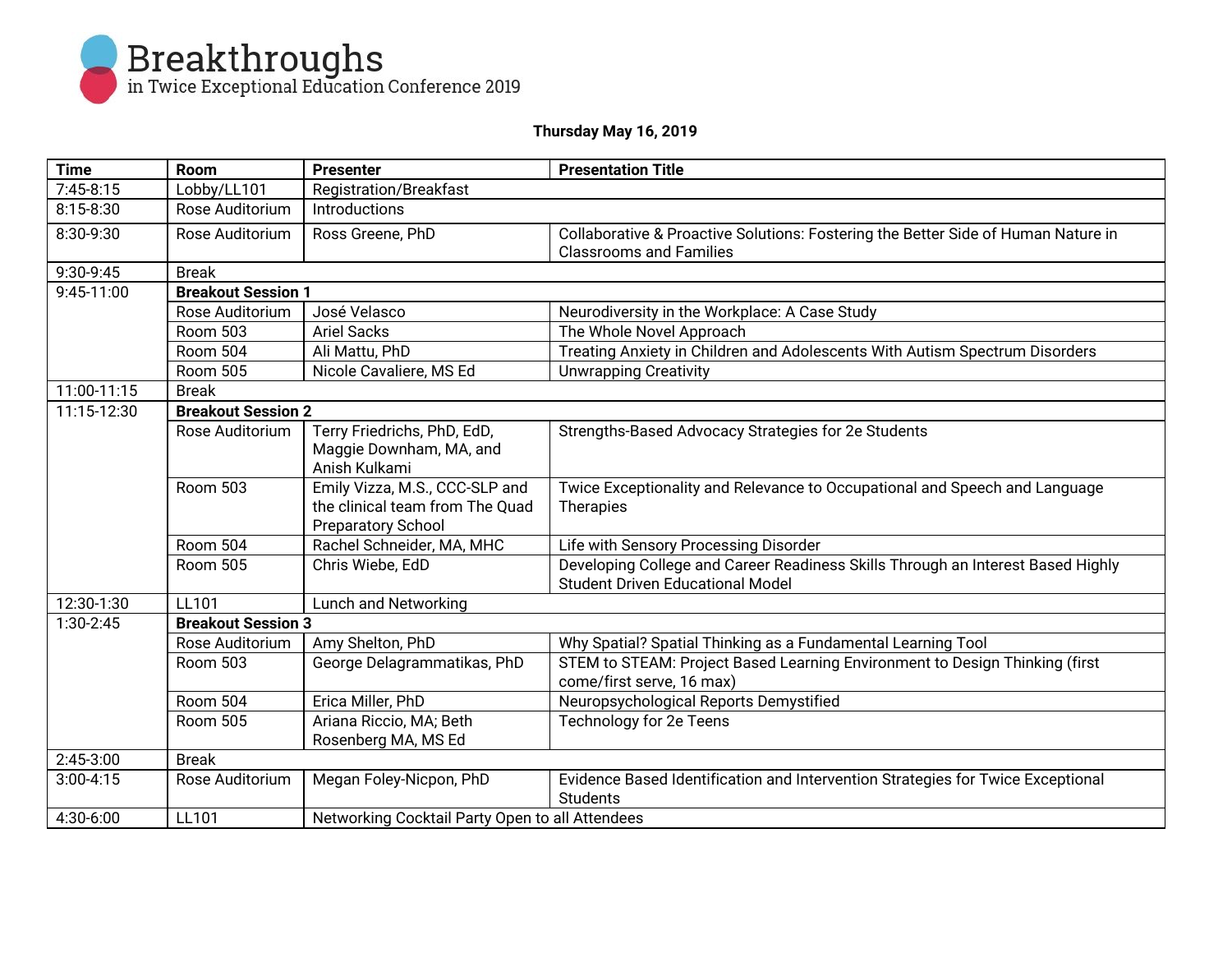

## **Friday May 17, 2019**

| <b>Time</b>   | <b>Room</b>                   | <b>Presenter</b>                                                 | <b>Presentation Title</b>                                                                                      |  |  |
|---------------|-------------------------------|------------------------------------------------------------------|----------------------------------------------------------------------------------------------------------------|--|--|
| $7:45-8:00$   | Lobby/LL101                   | <b>Registration/Breakfast</b>                                    |                                                                                                                |  |  |
| $8:00 - 8:15$ | Rose Auditorium               | Introductions                                                    |                                                                                                                |  |  |
| 8:15-9:30     | Rose Auditorium               | Sarah Schoen, PhD, OTR/L                                         | Sensory Processing, Regulation, and Relationship: Where to Intervene                                           |  |  |
| 9:30-9:45     | <b>Break</b>                  |                                                                  |                                                                                                                |  |  |
| 9:45-11:00    | <b>Breakout Session 1</b>     |                                                                  |                                                                                                                |  |  |
|               | Rose Auditorium               | Melissa Nishawala, MD                                            | Time to Consider Medicine? Keys to Success in the Treatment of Attention, Anxiety,<br>and Behavioral Disorders |  |  |
|               | <b>Room 503</b>               | Vasco Lopes, PsyD                                                | Evidence Based Treatments for Attention Deficit Hyperactivity Disorder                                         |  |  |
|               | Room 504                      | Paula McCreedy, MEd, OTR-L<br>and Prudence Heisler, MA,<br>OTR-L | The Empowerment of Failure                                                                                     |  |  |
|               | <b>Room 505</b>               | Max Melby                                                        | <b>Gifted and Sensory Needs</b>                                                                                |  |  |
| 11:00-11:15   | <b>Break</b>                  |                                                                  |                                                                                                                |  |  |
| 11:15-12:30   | <b>Breakout Session 2</b>     |                                                                  |                                                                                                                |  |  |
|               | Rose Auditorium               | Elissa Brown, PhD                                                | Current Changes, Challenges, and Considerations in Gifted Education                                            |  |  |
|               | <b>Room 503</b>               | Matt Lerner, PhD                                                 | New Directions in the Science of Understanding and Treating Social Competence in<br><b>ASD</b>                 |  |  |
|               | Room 504                      | Debbie Reber                                                     | SOS for Parents in the Trenches                                                                                |  |  |
|               | <b>Room 505</b>               | Jacqui Byrne                                                     | Accommodations for 2e students in traditional schools                                                          |  |  |
| 12:30-1:30    | Lunch and Networking<br>LL101 |                                                                  |                                                                                                                |  |  |
| 1:30-2:45     | <b>Breakout Session 3</b>     |                                                                  |                                                                                                                |  |  |
|               | Rose Auditorium               | Sami Kahn, JD, PhD                                               | From Access to Assets: Strength Based Visions for Inclusive Science Education                                  |  |  |
|               | <b>Room 503</b>               | Matt Roth, PhD                                                   | Sexuality in Teens with ASD                                                                                    |  |  |
|               | Room 504                      | Nancy Tarshis, MA, MS,<br>CCC-SLP                                | The Power of Yet                                                                                               |  |  |
|               | Room 505                      | Mark Surabian                                                    | Assistive Technology (AT): Solutions for Increasing Learner Independence and                                   |  |  |
|               |                               |                                                                  | <b>Classroom Participation</b>                                                                                 |  |  |
| 2:45-3:00     | <b>Break</b>                  |                                                                  |                                                                                                                |  |  |
| $3:00 - 4:15$ | Rose Auditorium               | LeDerick Horne, PhD                                              | A Path to Pride and Success                                                                                    |  |  |